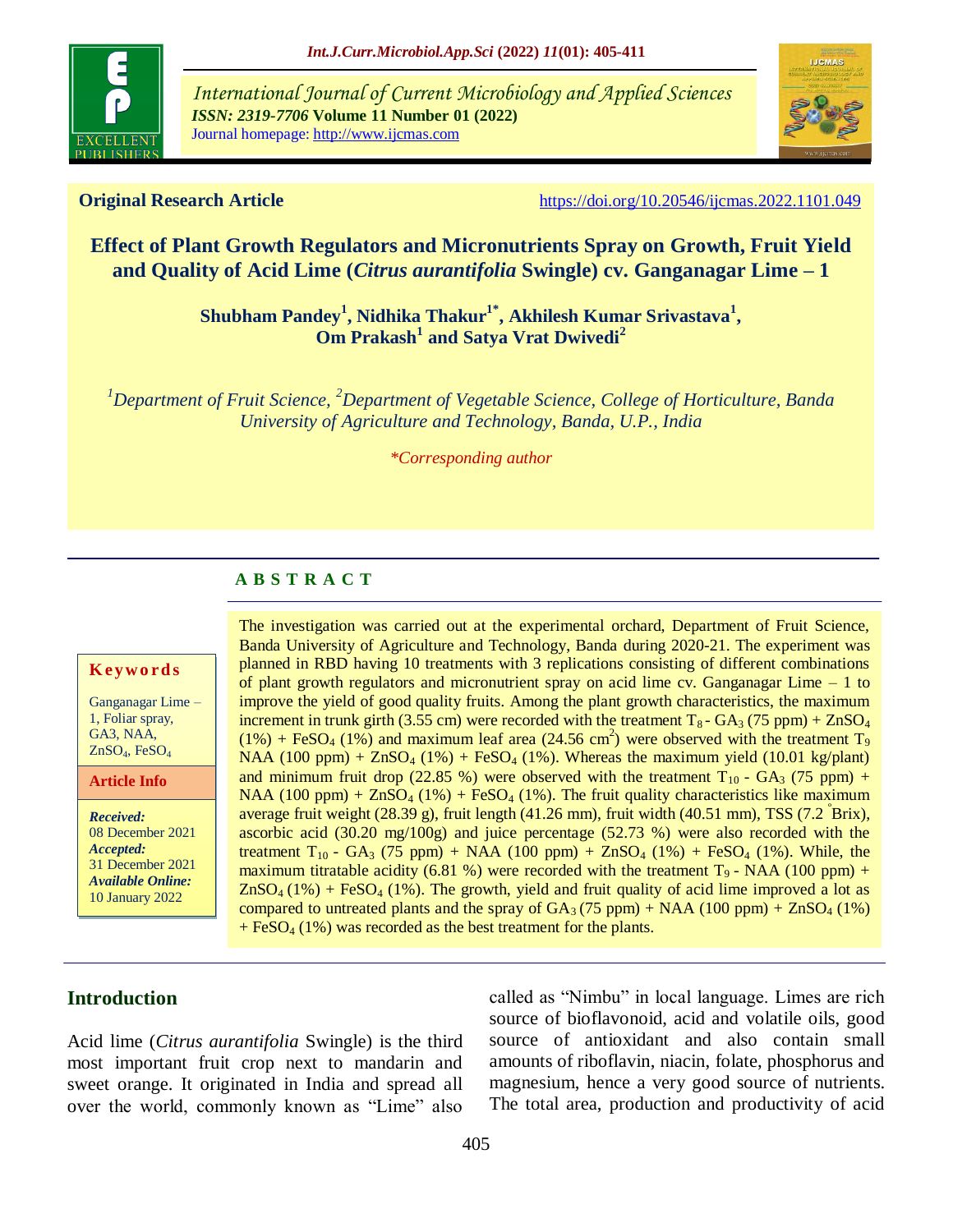lime in India was about 259.3 thousand hectare with 2789.0 thousand MT production and 10.8 MT/ha productivity respectively (NHB, 2017).

Acid lime flowers throughout the year in three distinct seasons known as "Bahar" *viz.* Ambe, Mrig and Hasth bahar. Due to continuous flowering and heavy crop load on trees, the size of fruits remain usually very small and fruit quality characters also get affected, resulting into harvest of poor quality and unmarketable fruits. Citrus orchards in India are facing problems of fruit size, colour, quality and excessive premature fruit drop which is due to the incomplete pollination (Jagtap *et al.,* 2013). The acid lime cv. Ganganagar Lime  $-1$  is precocious and prolific bearer with attractive fruit colour (deep yellow), aroma, high juice content, less number of seeds (5-6 seeds/fruit), thin rind, resistance to canker and high productivity. Due to high productivity, the fruit size of Ganganagar Lime  $-1$  is lower than other commercial lime varieties in Bundelkhand region of Uttar Pradesh. Plant growth regulators and micronutrients play a vital role in many physiological phenomena of the plants and their foliar spray can be used to increase the yield of good quality fruits. The pre harvest sprays of plant growth regulators are also used to control fruit drop and to improve fruit retention percentage. NAA used on fruit plants checks the fruit drop, increase the fruit retention and also increased the fruit weight and TSS of the fruits. GA<sub>3</sub> increased the fruit size, fruit diameter and fruit weight which ultimately increased the yield (Shinde *et al.*, 2008). Application of GA<sub>3</sub> stimulates cell division and cell elongation and also influences the flowering in acid lime. Hence, in the present experiment, studies were carried out to estimate the best combination of the spray of the plant growth regulators and micronutrients for the future recommendation to get the better fruit quality of Ganganagar Lime -1 cultivar of acid lime for Bundelkhand region of Uttar Pradesh.

## **Materials and Methods**

The present investigation was carried out during the period of 2020 – 2021 at the experimental orchard in the University campus, Department of Fruit Science, Banda University of Agriculture and Technology, Banda. The experiment was laid out in Randomized Block Design (RBD) with ten treatments having three replications. The first spray was done at the last week of August (before flowering), second spray at last week of September (pea stage) in Hasth Bahar crop with the following treatments-  $T_1$  -Control (water spray),  $T_2$  - GA<sub>3</sub> (75 ppm) + NAA  $(100 \text{ ppm})$ , T<sub>3</sub> - ZnSO<sub>4</sub>  $(1\%)$  + FeSO<sub>4</sub>  $(1\%)$ , T<sub>4</sub> - $GA_3$  (75 ppm) +  $ZnSO_4$  (1%),  $T_5$  -  $GA_3$  (75 ppm) + FeSO<sub>4</sub> (1%),  $T_6$  - NAA (100 ppm) + ZnSO<sub>4</sub> (1%),  $T_7$  - NAA (100 ppm) + FeSO<sub>4</sub> (1%),  $T_8$  - GA<sub>3</sub> (75) ppm) +  $ZnSO_4$  (1%) +  $FeSO_4$  (1%),  $T_9$  - NAA (100) ppm) +  $ZnSO_4$  (1%) +  $FeSO_4$  (1%) and  $T_{10}$  -  $GA_3$  $(75 \text{ ppm}) + \text{NAA} (100 \text{ ppm}) + \text{ZnSO}_4 (1\%) + \text{FeSO}_4$ (1%). The data on growth parameters like increment in trunk girth, annual increment in plant height and leaf area were recorded by using measuring tape and Automatic Leaf Area Meter (Licor Model-3100) respectively at the end of growing season in both the years. Fruits were harvested during mid of February and yield was expressed in kg per plant. The fruit drop percentage was calculated with the following equation:

Total number of -total number of fruits Fruit drop  $(\%) = \frac{fruit set}{\sqrt{1 - \frac{1}{n}}}$  at the time of harvest  $\times 100$ **Total number of fruit set** 

The fruit quality parameters like average fruit weight, fruit size, juice percentage, total soluble solids, titratable acidity and ascorbic acid content were analysed in the laboratory. The average fruit weight of ten fruits was calculated. The fruit size was measured with the help of digital vernier calliper in millimetres. Hand refractometer was used to measure T.S.S. Juice percentage was measured with the following equation.

$$
Juice (\%) = \frac{Total weight of juice(g) - Beaker weight(g)}{Total weight of fruit(g)} \times 100
$$

The data recorded on different parameters were subjected to analysis of variance (ANOVA).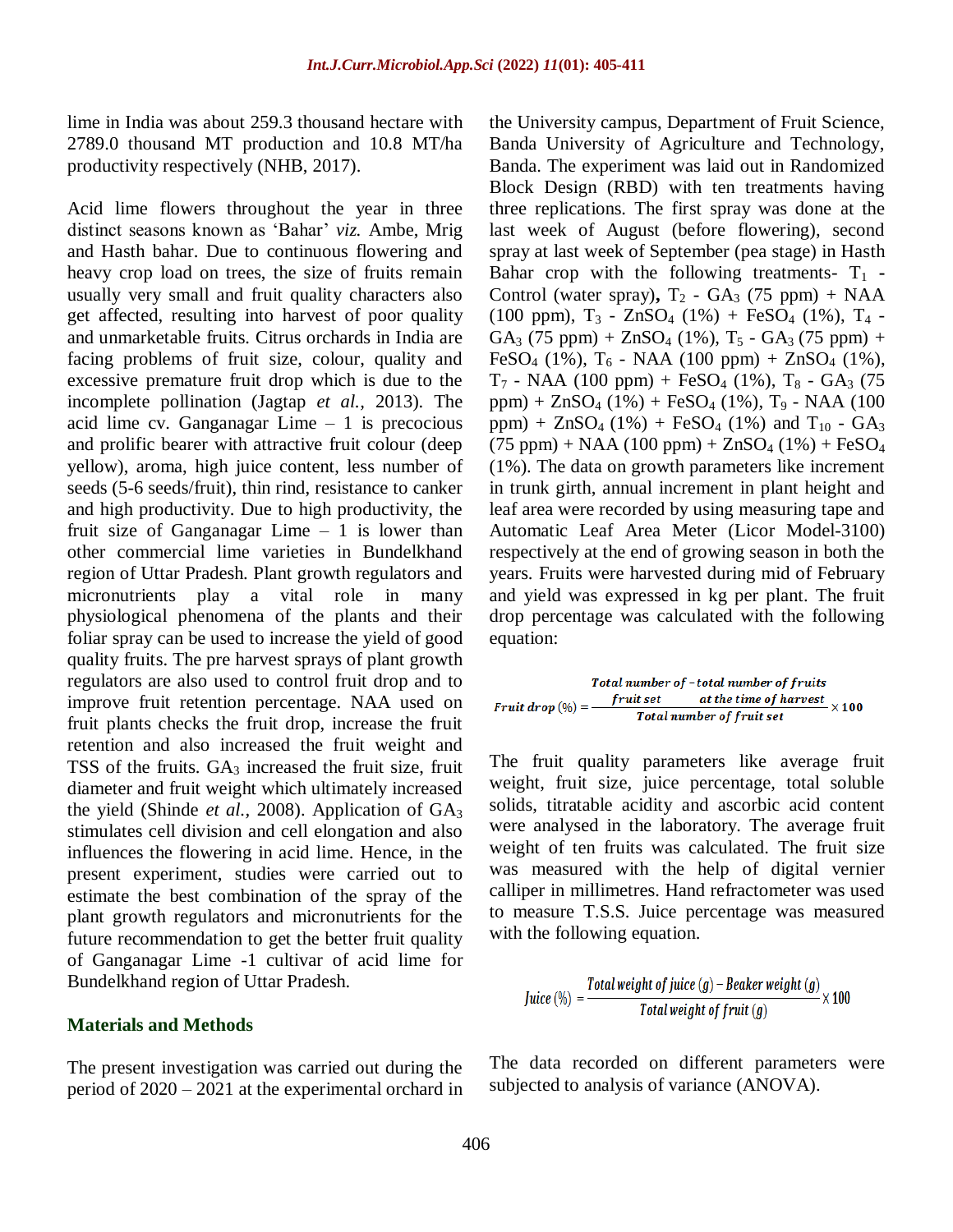#### **Results and Discussion**

It is evident from the present investigation that the growth regulators and micronutrients application increased the plant growth in acid lime (Table 1). The maximum increment in trunk girth (3.55 cm) was observed with the treatment  $T_8$  [GA<sub>3</sub> (75 ppm)  $+$  ZnSO<sub>4</sub> (1%) + FeSO<sub>4</sub> (1%)] and the maximum leaf area  $(24.56 \text{ cm}^2)$  was observed with the treatment T<sub>9</sub> [NAA (100 ppm) + ZnSO<sub>4</sub> (1%) + FeSO<sub>4</sub>  $(1\%)$ ]. While the effect of foliar spray on annual increment in plant height and increment in canopy volume was non significant. The application of plant growth regulators had a positive influence on the vegetative growth of the plant. Gibberellic acid increased the stem growth by increasing cell elongation in sub apical meristem. The rapid growth was a result of both, more number of cells formed and increased elongation of the individual cells. These results are in conformity with the findings of Debaje *et al.,* (2010) in acid lime. The increase in plant growth might be due to the zinc which is the activator of enzymes, involved in protein synthesis and had direct effect on the level of IAA in plants and iron increased the photosynthetic activity resulting into greater supply of food and ultimately more efficient cellular activity.

It is evident from the present investigation that the plant growth regulators and micronutrients influenced the fruit drop and fruit yield in acid lime (Table 2). The minimum percentage of fruit drop (22.85 %) and maximum yield (10.01 kg/plant) were recorded with the treatment  $T_{10}$  [GA<sub>3</sub> (75 ppm) + NAA (100 ppm) +  $ZnSO_4$  (1%) +  $FeSO_4$  (1%)]. Whereas the maximum average weight of fruit (28.39 g), fruit length (41.26 mm) and fruit width (40.51 mm) were also observed with the treatment  $T_{10}$  [GA<sub>3</sub> (75 ppm) + NAA (100 ppm) + ZnSO<sub>4</sub>  $(1\%)$  + FeSO<sub>4</sub> (1%)]. The NAA treatment decreases fruit drop by the suppressing the formation of abscission layer (Frolove, 1967). The beneficial role on sweet orange for reducing fruit drop may be explained from the fact that it maintains the ongoing physiological and biological process of inhibition of abscission (Tomaszewska and Tomaszewska, 1970).

transient increase in cell number and cell division or combination of both in cells of ovary caused by gibberellins (Rai *et al.,* 2018). The fruit length, fruit width, fruit weight and fruit volume significantly varied due to foliar spray of micronutrients and plant growth regulators (Chaudhary *et al.,* 2018). The increase in size of fruit might be due to the fact that gibberellic acid plays a dominant role in cell enlargement during the fruit development. The possible reason for the enhancement of fruit size (length and diameter) with GA3, NAA and zinc might be due to their involvement in hormonal metabolism, increased cell division, elongation and expansion of cells. Gibberellins are known for their ability to increase cell enlargement and enhancing fruit growth in certain species such as citrus (Gurung *et al.,* 2016). The data presented in Table 3 showed that the fruit quality was significantly affected by treatment with growth regulators and micronutrients. The results indicated that the maximum total soluble solids (7.2 ºBrix), ascorbic acid (30.20 mg/100 g) and juice percentage  $(52.73)$ %) were observed with the treatment  $T_{10}$  [GA<sub>3</sub> (75) ppm) + NAA (100 ppm) +  $ZnSO_4$  (1%) +  $FeSO_4$ (1%)]. While the maximum titratable acidity (6.81 %) were recorded with the treatment  $T<sub>9</sub>$  [NAA (100) ppm) +  $ZnSO_4$  (1%) +  $FeSO_4$  (1%)]. The improvement in TSS of fruits could easily be explained by the fact that iron is helpful in photosynthesis which ultimately lead to the accumulation of carbohydrates and helped to increase the TSS (Jitendra *et al.,* 2017). Increase in acidity could be attributed to an increased osmotic pressure by cell expansion due to auxin, which lead to accumulation of organic acids (Ganga *et al.,*  2019). The increase in ascorbic acid content might be due to the catalytic influence of  $GA<sub>3</sub>$  on the biosynthesis of ascorbic acid from sugars. The maximum vitamin C content was observed in aonla cv. Narendra Aonla – 6 with foliar spray of zinc sulphate + copper sulphate (Patel *et al.,* 2018). The increase in juice percentage with spray might be due to their influence on enhancing cell wall expansion, which increases the vesicle capacity for juice accumulation (Agusti *et al.,* 2002).

The increase in fruit weight might be due to the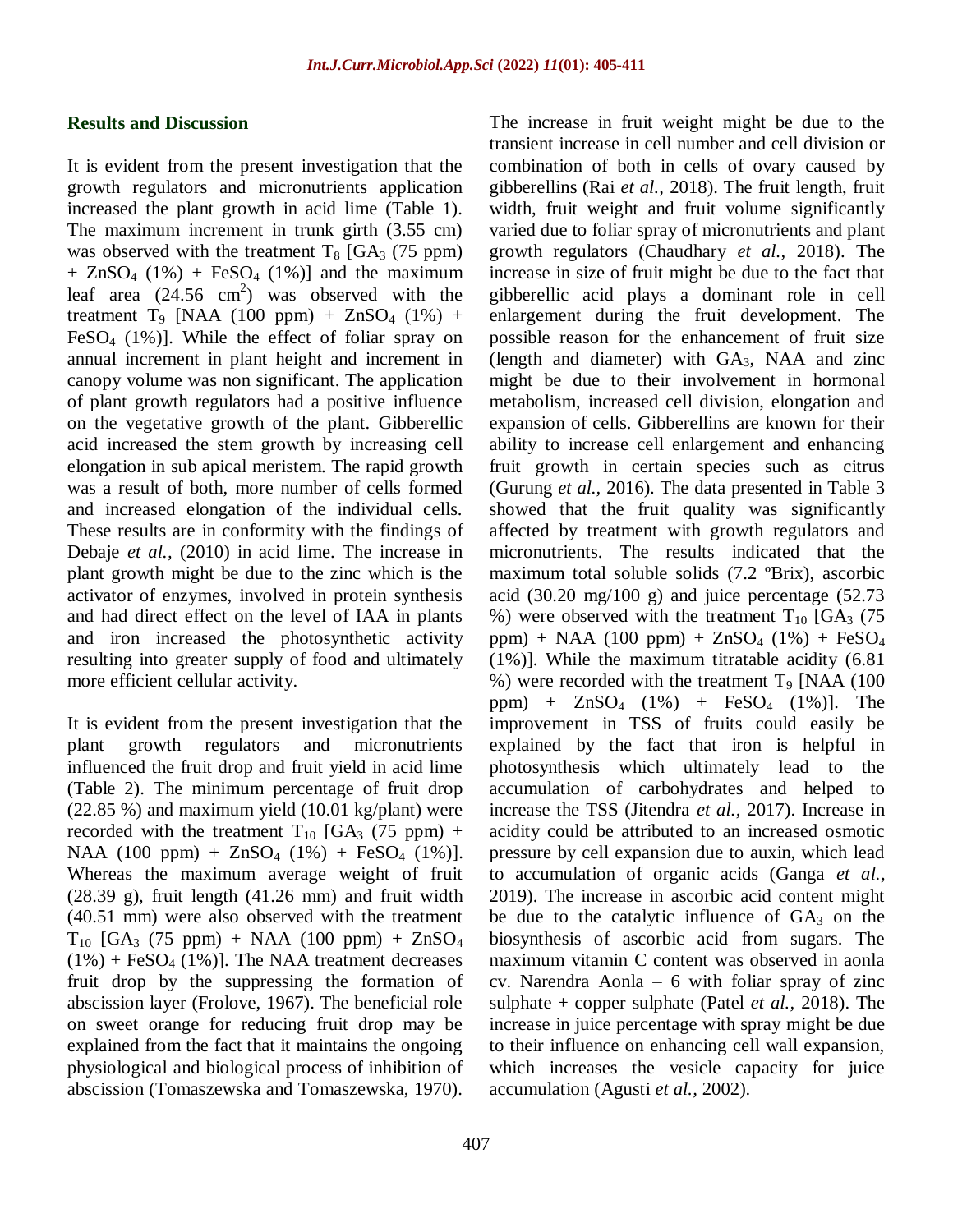| <b>Treatments</b><br>code | <b>Treatment Details</b>                           | Increment in<br>trunk girth<br>$cm$ ) | <b>Annual</b><br>increment in<br>plant height<br>(m) | <b>Increment</b> in<br>canopy<br>volume $(m^3)$ | Leaf area<br>$\text{cm}^2$ ) |
|---------------------------|----------------------------------------------------|---------------------------------------|------------------------------------------------------|-------------------------------------------------|------------------------------|
| $T_1$                     | (Control)                                          | 1.19                                  | 0.24                                                 | 0.29                                            | 19.45                        |
| $T_2$                     | $(GA3 75 ppm + NAA 100 ppm)$                       | 2.34                                  | 0.21                                                 | 0.30                                            | 21.97                        |
| $T_3$                     | $(ZnSO4 1\% + FeSO4 1\%)$                          | 1.39                                  | 0.23                                                 | 0.30                                            | 20.21                        |
| T <sub>4</sub>            | $(GA_3 75 ppm + ZnSO_4 1\%)$                       | 2.91                                  | 0.21                                                 | 0.29                                            | 22.94                        |
| $T_5$                     | $(GA_3 75 ppm + FeSO_4 1\%)$                       | 2.61                                  | 0.22                                                 | 0.29                                            | 22.36                        |
| $T_6$                     | $(NAA 100 ppm + ZnSO4 1%)$                         | 2.19                                  | 0.20                                                 | 0.29                                            | 21.71                        |
| T <sub>7</sub>            | $(NAA 100 ppm + FeSO4 1%)$                         | 1.71                                  | 0.21                                                 | 0.30                                            | 21.12                        |
| $T_8$                     | $(GA_3 75 ppm + ZnSO_4 1\% + FeSO_4 1\%)$          | 3.55                                  | 0.23                                                 | 0.29                                            | 23.34                        |
| T <sub>9</sub>            | $(NAA 100 ppm + ZnSO4 1% + FeSO4 1%)$              | 2.10                                  | 0.22                                                 | 0.29                                            | 24.56                        |
| $T_{10}$                  | $(GA3 75 ppm + NAA 100 ppm + ZnSO4 1% + FeSO4 1%)$ | 3.25                                  | 0.23                                                 | 0.30                                            | 23.82                        |
| C.D. at $5\%$             |                                                    | 0.32                                  | <b>NS</b>                                            | <b>NS</b>                                       | 1.10                         |
| S. Em.±                   |                                                    | 0.10                                  | 0.008                                                | 0.001                                           | 0.36                         |

**Table.1** Effect of foliar spray of plant growth regulators and micronutrients on growth characteristics of acid lime cv. Ganganagar Lime - 1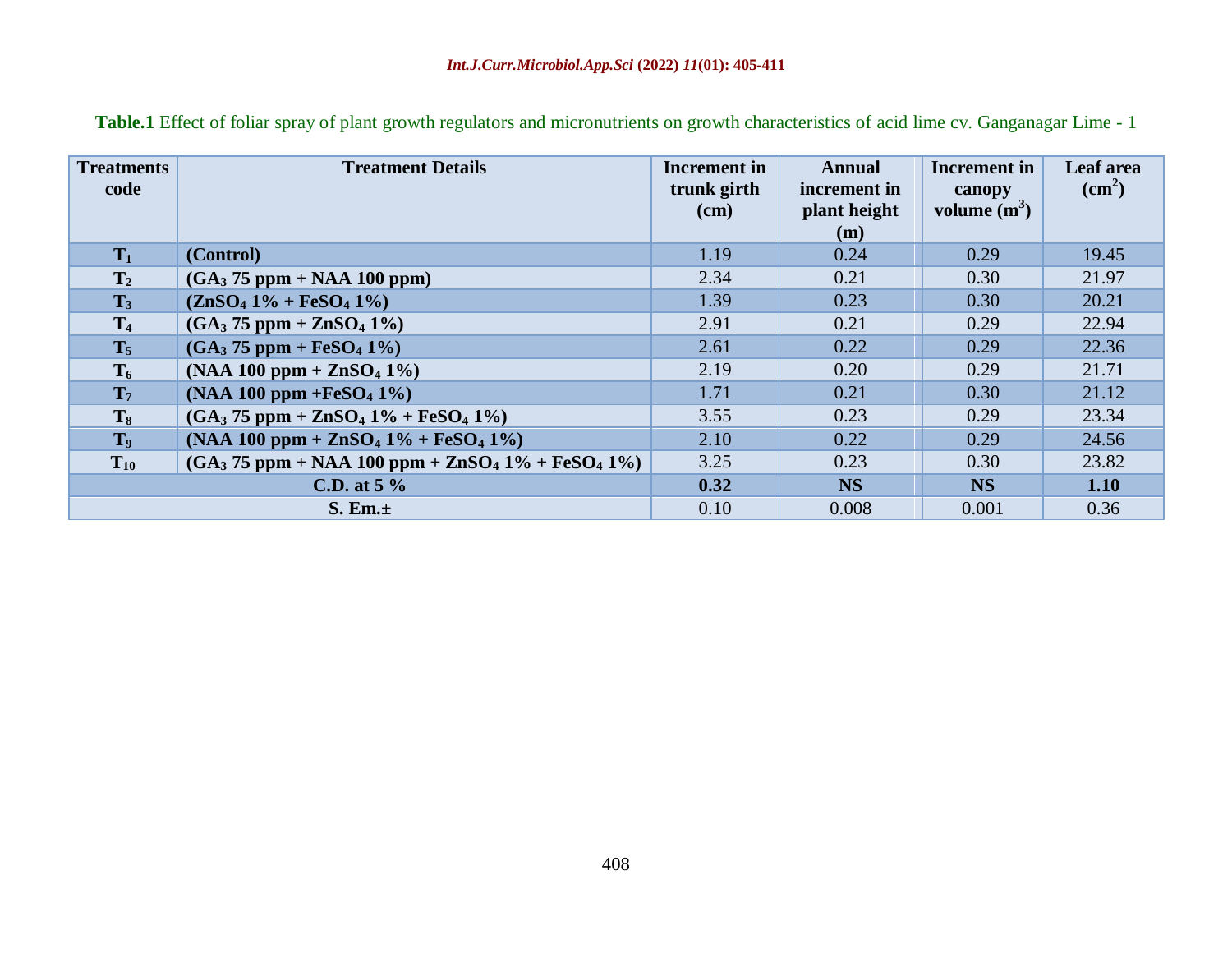**Table.2** Effect of foliar spray of plant growth regulators and micronutrients on fruit drop, yield and fruit quality characteristics of acid lime cv. Ganganagar Lime - 1

| <b>Treatment codes</b> | <b>Treatment details</b>                           | <b>Fruit drop</b><br>$($ %) | <b>Fruit yield</b><br>(kg/plant) | Average<br>fruit<br>weight $(g)$ | Fruit<br>length<br>(mm) | Fruit<br>width<br>(mm) |
|------------------------|----------------------------------------------------|-----------------------------|----------------------------------|----------------------------------|-------------------------|------------------------|
| $T_1$                  | (Control)                                          | 36.53                       | 5.30                             | 21.85                            | 29.30                   | 27.44                  |
| T <sub>2</sub>         | $(GA3 75 ppm + NAA 100 ppm)$                       | 24.54                       | 9.19                             | 27.63                            | 39.80                   | 37.26                  |
| $T_3$                  | $(ZnSO4 1\% + FeSO4 1\%)$                          | 33.79                       | 6.00                             | 23.97                            | 30.45                   | 28.81                  |
| T <sub>4</sub>         | $(GA_3 75 ppm + ZnSO_4 1\%)$                       | 30.39                       | 7.04                             | 26.86                            | 35.30                   | 32.61                  |
| $T_5$                  | $(GA_3 75 ppm + FeSO_4 1\%)$                       | 31.63                       | 6.50                             | 24.99                            | 32.31                   | 29.06                  |
| $T_6$                  | $(NAA 100 ppm + ZnSO4 1%)$                         | 25.64                       | 8.78                             | 27.06                            | 37.68                   | 35.16                  |
| T <sub>7</sub>         | $(NAA 100 ppm + FeSO4 1%)$                         | 26.46                       | 8.03                             | 25.75                            | 34.11                   | 30.30                  |
| $T_8$                  | $(GA3 75 ppm + ZnSO4 1% + FeSO4 1%)$               | 28.60                       | 7.70                             | 27.88                            | 40.91                   | 38.99                  |
| T <sub>9</sub>         | $(NAA 100 ppm + ZnSO4 1% + FeSO4 1%)$              | 23.94                       | 9.54                             | 28.07                            | 41.13                   | 39.78                  |
| $T_{10}$               | $(GA3 75 ppm + NAA 100 ppm + ZnSO4 1% + FeSO4 1%)$ | 22.85                       | 10.01                            | 28.39                            | 41.26                   | 40.51                  |
|                        | C.D. at $5\%$                                      | 2.70                        | 0.75                             | 1.05                             | 1.56                    | 1.31                   |
| S. Em.±                |                                                    | 0.90                        | 0.25                             | 0.35                             | 0.52                    | 0.44                   |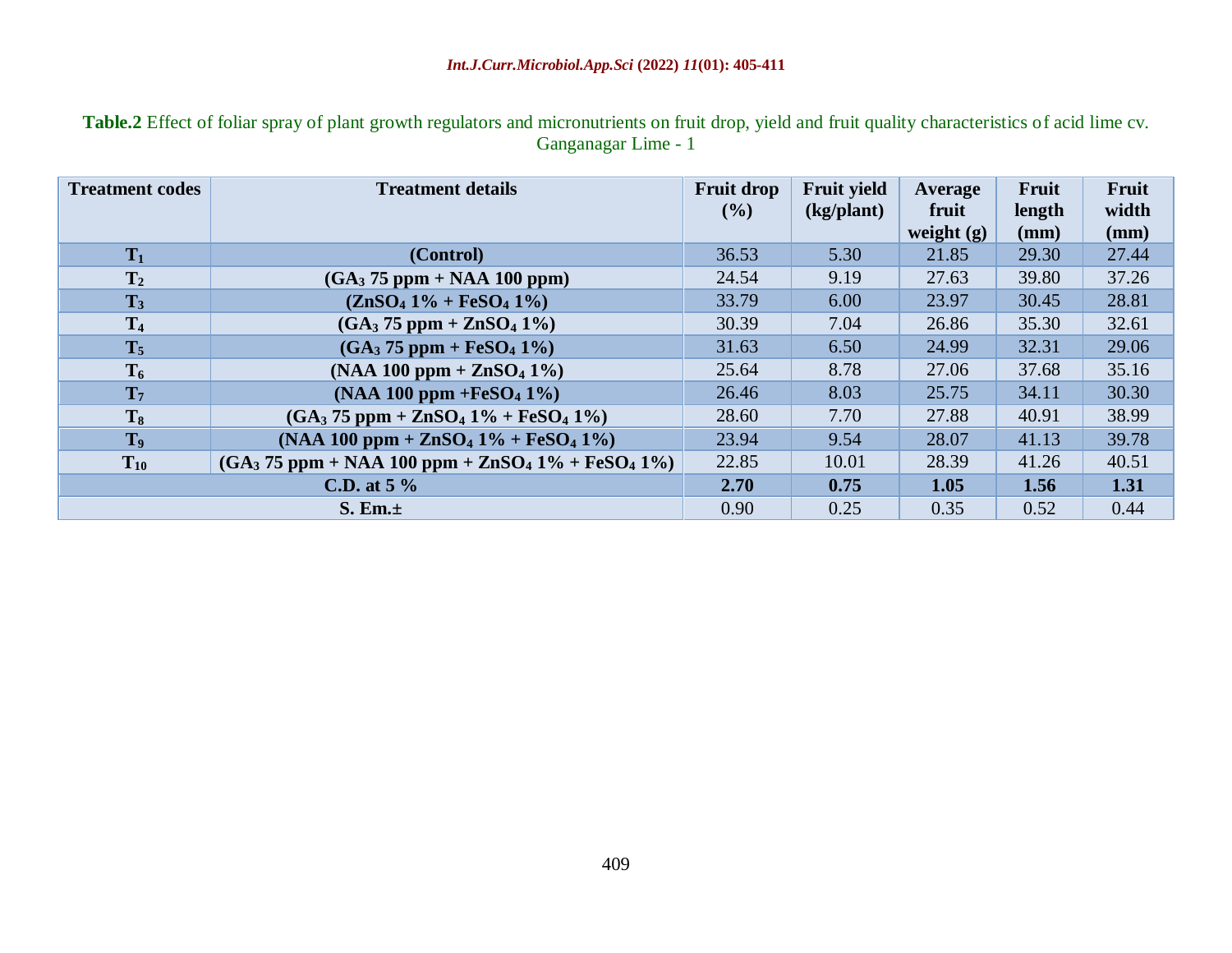| <b>Treatment codes</b> | <b>Treatment details</b>                           | TSS (Brix) | <b>Titratable</b><br>acidity $(\% )$ | <b>Ascorbic acid</b><br>(mg/100 g) | Juice<br>percentage<br>$($ %) |
|------------------------|----------------------------------------------------|------------|--------------------------------------|------------------------------------|-------------------------------|
| $T_1$                  | (Control)                                          | 5.83       | 5.11                                 | 24.83                              | 42.15                         |
| T <sub>2</sub>         | $(GA3 75 ppm + NAA 100 ppm)$                       | 6.85       | 6.20                                 | 29.08                              | 50.12                         |
| $T_3$                  | $(ZnSO4 1\% + FeSO4 1\%)$                          | 6.02       | 5.47                                 | 25.30                              | 43.26                         |
| T <sub>4</sub>         | $(GA_3 75 ppm + ZnSO_4 1\%)$                       | 6.60       | 5.84                                 | 27.86                              | 47.81                         |
| $T_5$                  | $(GA_3 75 ppm + FeSO_4 1\%)$                       | 6.23       | 5.53                                 | 26.00                              | 45.39                         |
| $T_6$                  | $(NAA 100 ppm + ZnSO4 1%)$                         | 6.71       | 6.08                                 | 28.77                              | 49.47                         |
| T <sub>7</sub>         | $(NAA 100 ppm + FeSO4 1%)$                         | 6.45       | 5.66                                 | 26.72                              | 46.19                         |
| T <sub>8</sub>         | $(GA3 75 ppm + ZnSO4 1% + FeSO4 1%)$               | 7.00       | 6.26                                 | 29.93                              | 50.93                         |
| T <sub>9</sub>         | $(NAA 100 ppm + ZnSO4 1% + FeSO4 1%)$              | 7.10       | 6.81                                 | 30.00                              | 51.66                         |
| $T_{10}$               | $(GA3 75 ppm + NAA 100 ppm + ZnSO4 1% + FeSO4 1%)$ | 7.20       | 6.46                                 | 30.20                              | 52.73                         |
|                        | C.D. at $5\%$                                      | 0.30       | 0.43                                 | 1.38                               | 1.54                          |
|                        | S. Em.±                                            | 0.10       | 0.14                                 | 0.46                               | 0.51                          |

**Table.3** Effect of foliar spray of plant growth regulators and micronutrients on fruit quality characteristics of acid lime cv. Ganganagar Lime - 1